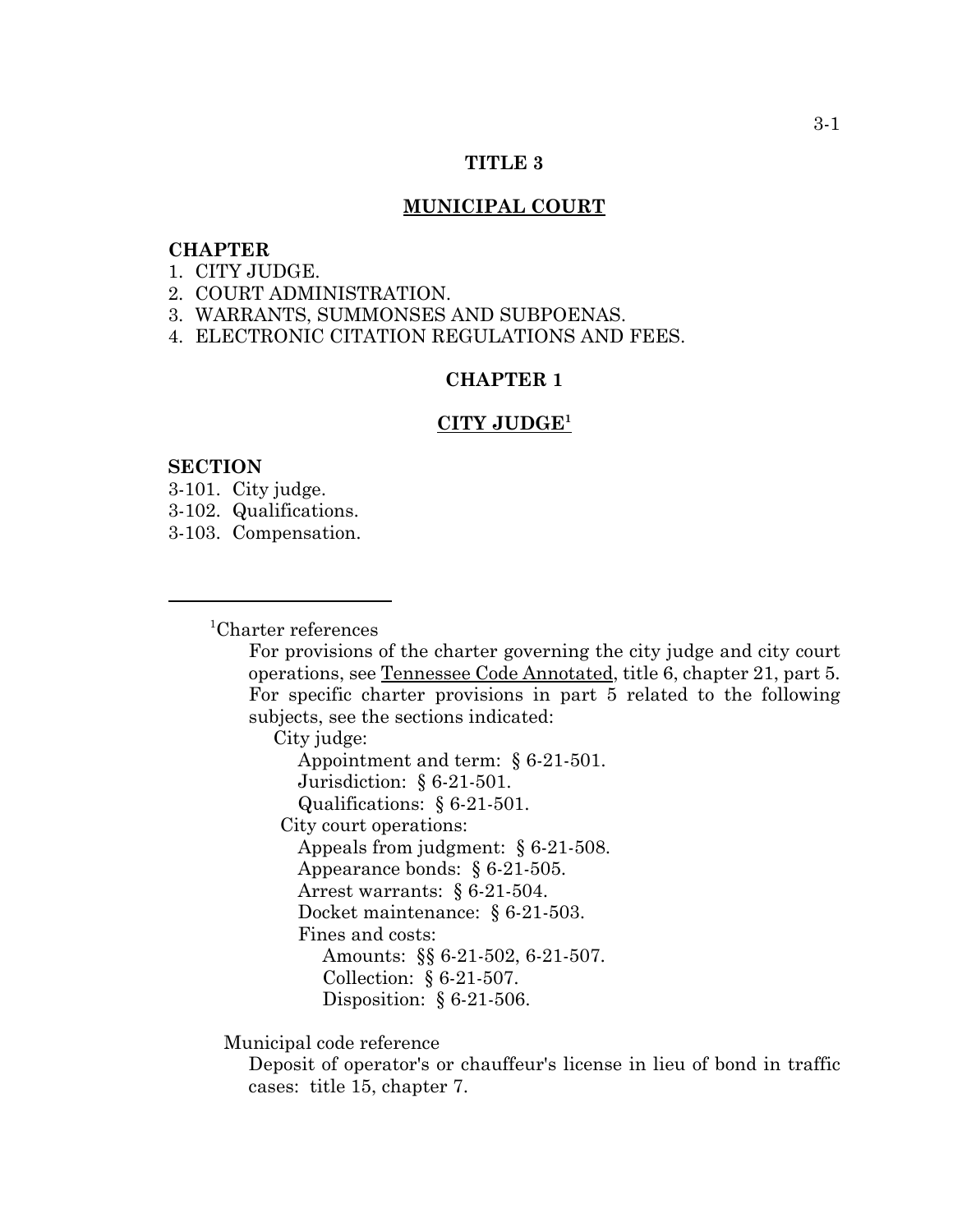**3-101. City judge.** The city court shall be presided over by a city judge appointed by the board of commissioners. The city judge shall serve at the pleasure of the board of commissioners. (2000 Code, § 3-101, as amended by Ord. #06-683, June 2006)

**3-102. Qualifications**. The city judge will: (1) Be an attorney licensed to practice law in the State of Tennessee, and

(2) Be a resident of Davidson or Sumner Counties. (Ord. #06-683, June 2006)

**3-103. Compensation**. The annual compensation of the city judge shall not exceed twenty thousand dollars (\$20,000.00). (Ord. #06-683, June 2006, as amended by Ord. #11-752, Feb. 2011)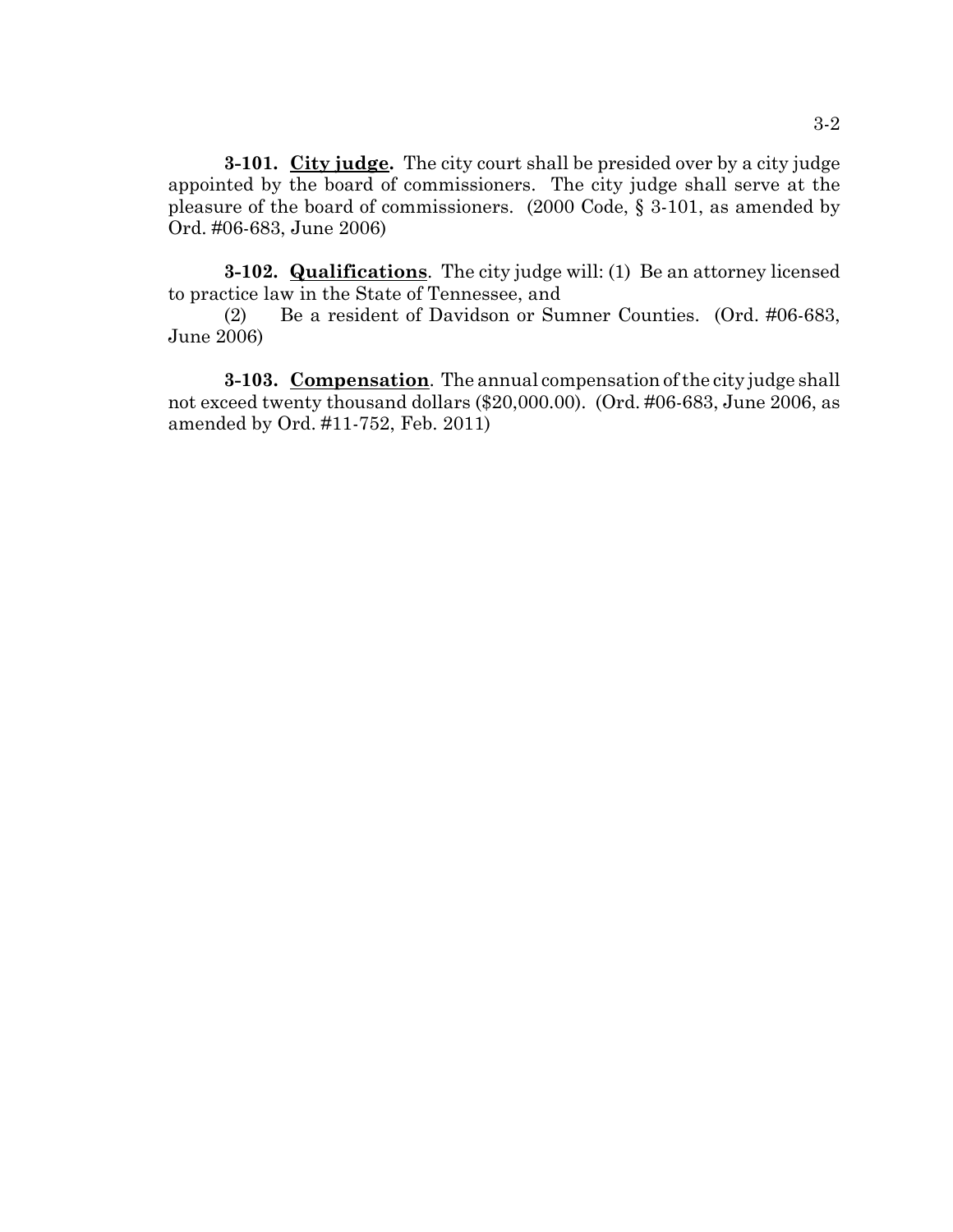## **CHAPTER 2**

#### **COURT ADMINISTRATION**

# **SECTION**

- 3-201. Maintenance of docket.
- 3-202. Imposition of fines, penalties, and costs.
- 3-203. Contempt of court.
- 3-204. Trial and disposition of cases.

**3-201. Maintenance of docket.** The docket required to be kept by § 6-21-503 of the city's charter shall include for each defendant such information as their name; warrant and/or summons numbers; alleged offense; disposition; fines, penalties, and costs imposed and whether collected; whether committed to workhouse; and all other information that may be relevant. (2000 Code, § 3-201, as amended by Ord. #20-982, Jan. 2021 *Ch5\_02-10-22*)

**3-202. Imposition of fines, penalties, and costs.** (1) In all cases heard and determined by their, the city judge shall impose court costs in the amount of fifty dollars (\$50.00). One dollar (\$1.00) of the court costs shall be forwarded by the court clerk to the state treasurer to be used by the administrative office of the courts for training and continuing education courses for municipal court judges and municipal court clerks. Additionally, a state litigation tax in the amount of thirteen dollars and seventy-five cents (\$13.75) is imposed.

(2) There is further created a court administrative fee in the amount of ten dollars (\$10.00) as it relates only to a violation of law regarding vehicle equipment (including, but not limited to, inoperable headlights, tail lights, brake lights, or turn signals), financial responsibility, driver licensing, or vehicle licensing and registration, the charge may be dismissed if the person charged with the violation submits evidence of compliance with such law on or before the court date. (2000 Code, § 3-202, modified, as amended by Ord. #20-982, Jan. 2021 *Ch5\_02-10-22*, and Ord. #21-990, April 2021 *Ch5\_02-10-22*)

**3-203. Contempt of court.** Contempt of court is punishable by a fine of fifty dollars (\$50.00), or such lesser amount as may be imposed in the judge's discretion.

**3-204. Trial and disposition of cases.** Every person charged with violating a municipal ordinance shall be entitled to an immediate trial and disposition of their case, provided the city court is in session or the city judge is reasonably available. However, the provisions of this section shall not apply when the alleged offender, by reason of drunkenness or other incapacity, is not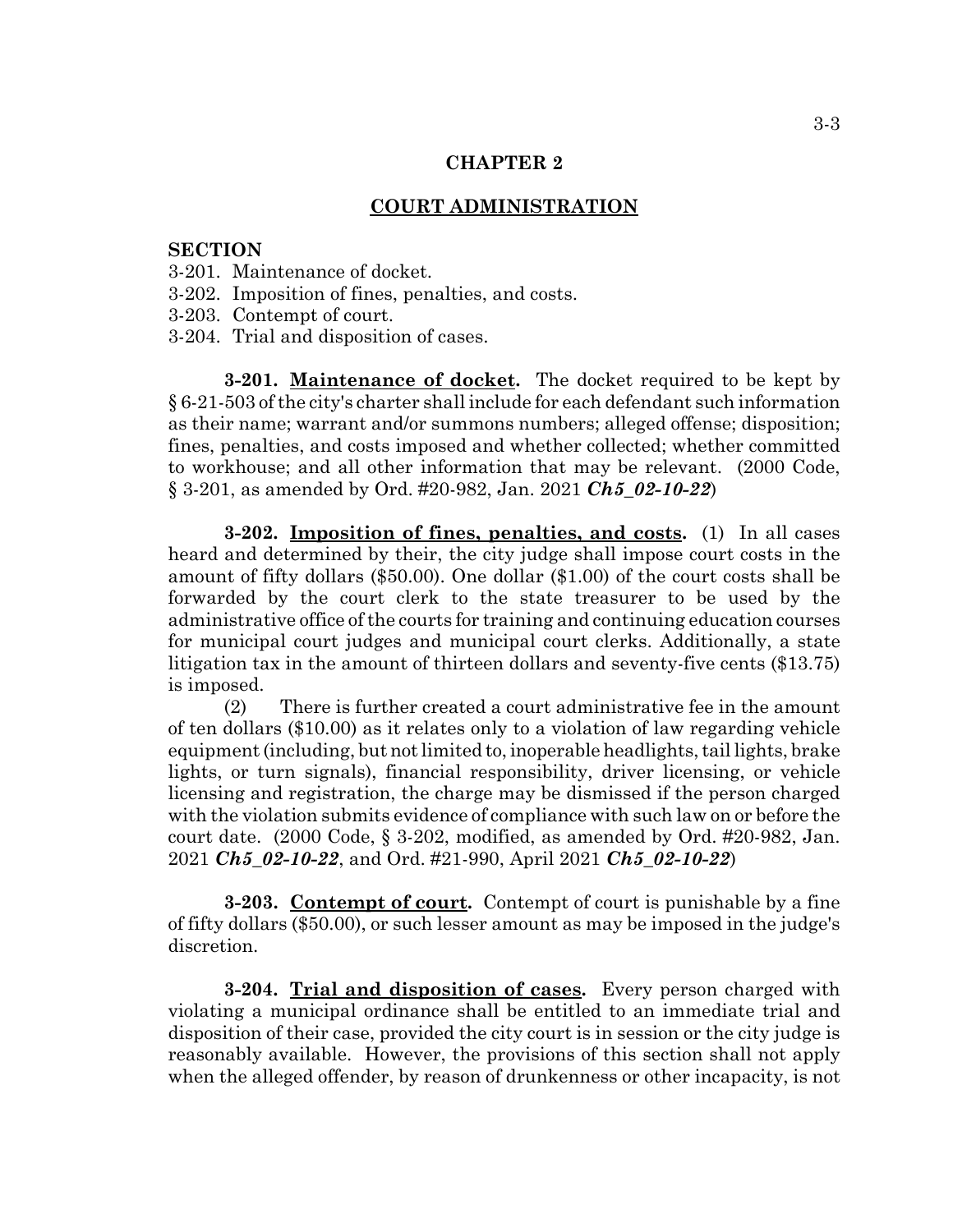in a proper condition or is not able to appear before the court. (2000 Code, § 3-204, as amended by Ord. #20-982, Jan. 2021 *Ch5\_02-10-22*)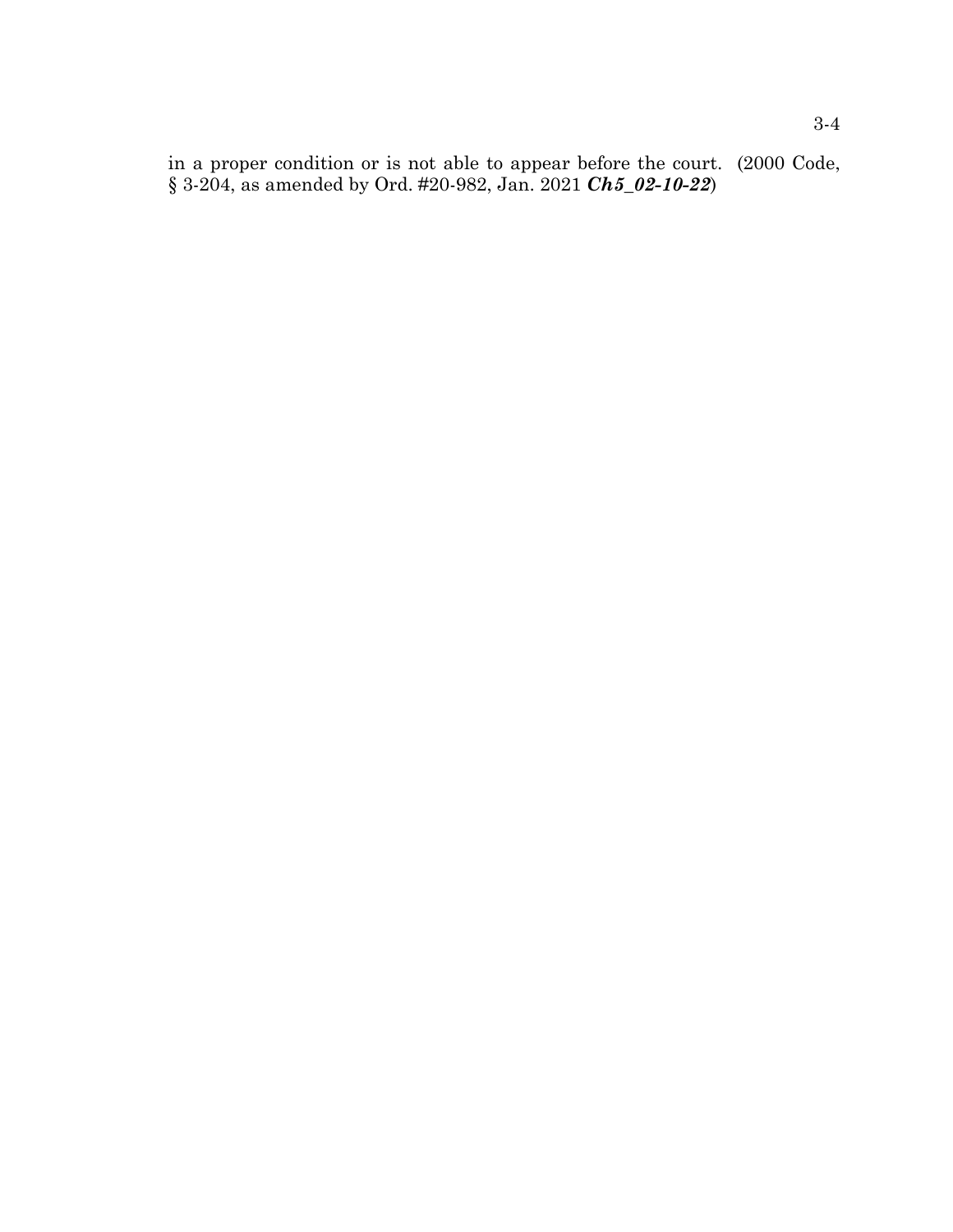# **CHAPTER 3**

### **WARRANTS, SUMMONSES AND SUBPOENAS**<sup>1</sup>

# **SECTION**

- 3-301. Issuance of arrest warrants.
- 3-302. Issuance of summonses.
- 3-303. Issuance of subpoenas.

**3-301. Issuance of arrest warrants.** The city judge shall have the power to issue warrants for the arrest of persons charged with violating municipal ordinances. (2000 Code, § 3-301)

**3-302. Issuance of summonses.** When a complaint of an alleged ordinance violation is made to the city judge, the judge may in their discretion, in lieu of issuing an arrest warrant, issue a summons ordering the alleged offender to personally appear before the city court at a time specified therein to answer to the charges against them. The summons shall contain a brief description of the offense charged but need not set out verbatim the provisions of the ordinance alleged to have been violated. Upon failure of any person to appear before the city court as commanded in a summons lawfully served on them, the cause may be proceeded with ex parte, and the judgment of the court shall be valid and binding subject to the defendant's right of appeal. (2000 Code, § 3-302, as amended by Ord. #20-982, Jan. 2021 *Ch5\_02-10-22*)

**3-303. Issuance of subpoenas.** The city judge may subpoena as witnesses all persons whose testimony they believe will be relevant and material to matters coming before their court, and it shall be unlawful for any person lawfully served with such a subpoena to fail or neglect to comply therewith. (2000 Code, § 3-303, as amended by Ord. #20-982, Jan. 2021 *Ch5\_02-10-22*)

<sup>1</sup> State law reference

For authority to issue warrants, see Tennessee Code Annotated, title 40, chapter 6.